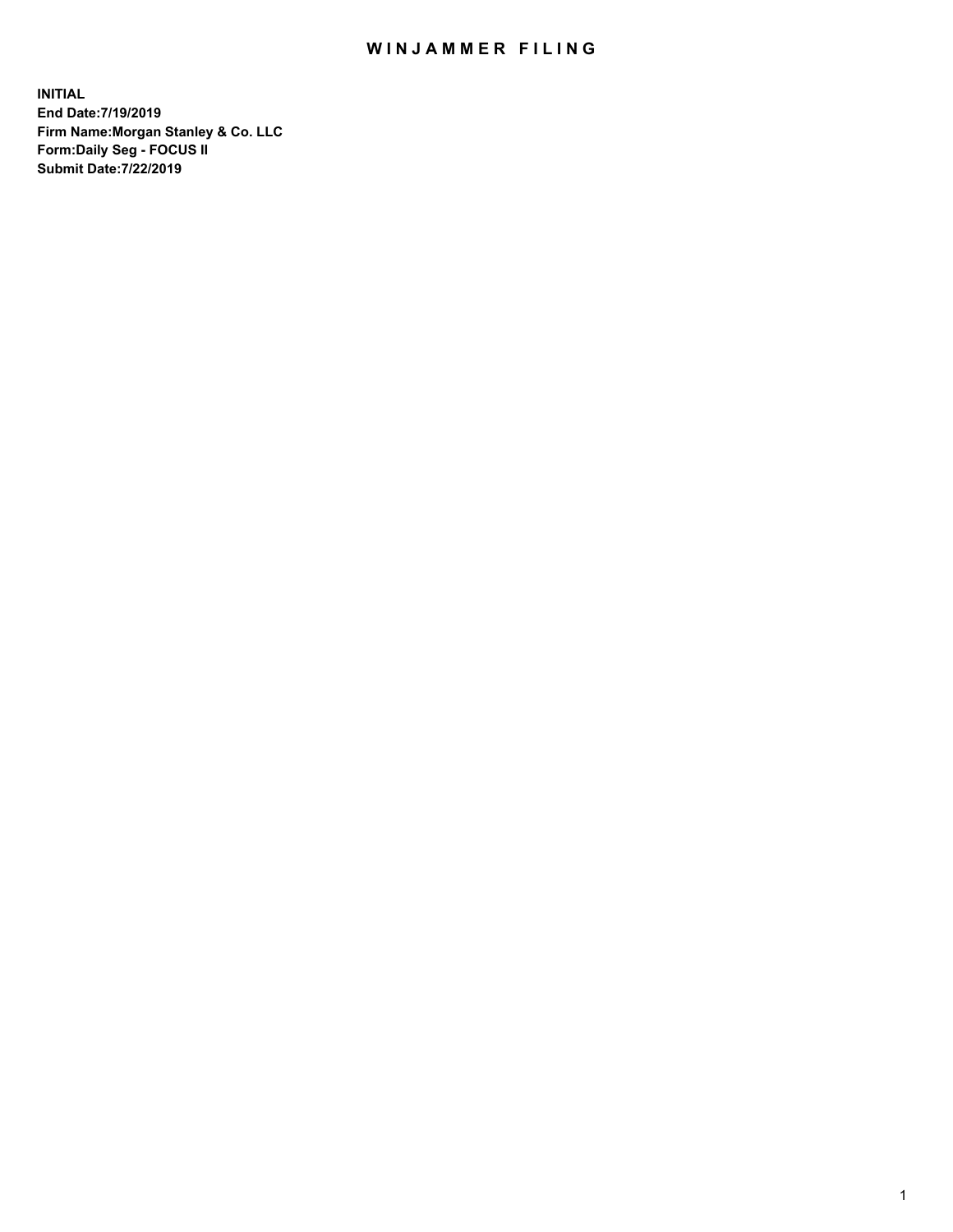**INITIAL End Date:7/19/2019 Firm Name:Morgan Stanley & Co. LLC Form:Daily Seg - FOCUS II Submit Date:7/22/2019 Daily Segregation - Cover Page**

| Name of Company                                                                   | Morgan Stanley & Co. LLC     |
|-----------------------------------------------------------------------------------|------------------------------|
| <b>Contact Name</b>                                                               | <b>Ikram Shah</b>            |
| <b>Contact Phone Number</b>                                                       | 212-276-0963                 |
| <b>Contact Email Address</b>                                                      | Ikram.shah@morganstanley.com |
| FCM's Customer Segregated Funds Residual Interest Target (choose one):            |                              |
| a. Minimum dollar amount: ; or                                                    | 235,000,000                  |
| b. Minimum percentage of customer segregated funds required:% ; or                | <u>0</u>                     |
| c. Dollar amount range between: and; or                                           | <u>0 0</u>                   |
| d. Percentage range of customer segregated funds required between: % and %.       | 00                           |
| FCM's Customer Secured Amount Funds Residual Interest Target (choose one):        |                              |
| a. Minimum dollar amount: ; or                                                    | 140,000,000                  |
| b. Minimum percentage of customer secured funds required:%; or                    | <u>0</u>                     |
| c. Dollar amount range between: and; or                                           | 0 <sub>0</sub>               |
| d. Percentage range of customer secured funds required between:% and%.            | 0 <sub>0</sub>               |
| FCM's Cleared Swaps Customer Collateral Residual Interest Target (choose one):    |                              |
| a. Minimum dollar amount: ; or                                                    | 92,000,000                   |
| b. Minimum percentage of cleared swaps customer collateral required:% ; or        | <u>0</u>                     |
| c. Dollar amount range between: and; or                                           | 0 Q                          |
| d. Percentage range of cleared swaps customer collateral required between:% and%. | 00                           |

Attach supporting documents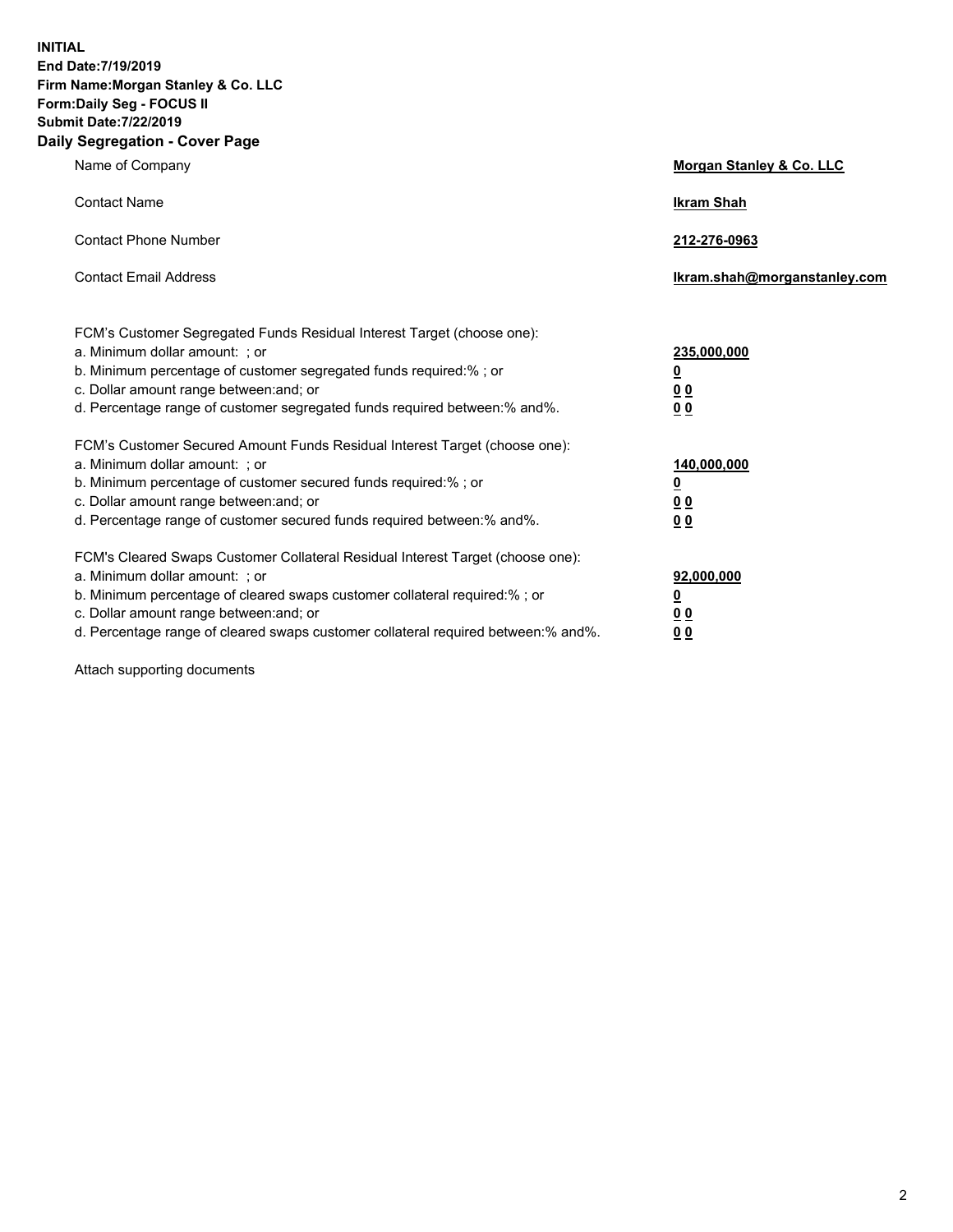## **INITIAL End Date:7/19/2019 Firm Name:Morgan Stanley & Co. LLC Form:Daily Seg - FOCUS II Submit Date:7/22/2019 Daily Segregation - Secured Amounts** Foreign Futures and Foreign Options Secured Amounts Amount required to be set aside pursuant to law, rule or regulation of a foreign government or a rule of a self-regulatory organization authorized thereunder 1. Net ledger balance - Foreign Futures and Foreign Option Trading - All Customers A. Cash **2,845,455,936** [7315] B. Securities (at market) **2,505,246,029** [7317] 2. Net unrealized profit (loss) in open futures contracts traded on a foreign board of trade **173,364,493** [7325] 3. Exchange traded options a. Market value of open option contracts purchased on a foreign board of trade **20,359,762** [7335] b. Market value of open contracts granted (sold) on a foreign board of trade **-19,903,387** [7337] 4. Net equity (deficit) (add lines 1. 2. and 3.) **5,524,522,833** [7345] 5. Account liquidating to a deficit and account with a debit balances - gross amount **100,462,796** [7351] Less: amount offset by customer owned securities **-99,320,136** [7352] **1,142,660** 6. Amount required to be set aside as the secured amount - Net Liquidating Equity Method (add lines 4 and 5) 7. Greater of amount required to be set aside pursuant to foreign jurisdiction (above) or line 6. FUNDS DEPOSITED IN SEPARATE REGULATION 30.7 ACCOUNTS 1. Cash in banks A. Banks located in the United States **257,075,600** [7500] B. Other banks qualified under Regulation 30.7 **454,122,130** [7520] **711,197,730** 2. Securities A. In safekeeping with banks located in the United States **806,624,481** [7540] B. In safekeeping with other banks qualified under Regulation 30.7 **0** [7560] **806,624,481** [7570] 3. Equities with registered futures commission merchants A. Cash **6,674,662** [7580] B. Securities **0** [7590] C. Unrealized gain (loss) on open futures contracts **885,583** [7600] D. Value of long option contracts **0** [7610] E. Value of short option contracts **0** [7615] **7,560,245** [7620] 4. Amounts held by clearing organizations of foreign boards of trade A. Cash **0** [7640] B. Securities **0** [7650]

- C. Amount due to (from) clearing organization daily variation **0** [7660]
- D. Value of long option contracts **0** [7670]
- E. Value of short option contracts **0** [7675] **0** [7680]
- 5. Amounts held by members of foreign boards of trade
	-
	-
	- C. Unrealized gain (loss) on open futures contracts **172,478,910** [7720]
	- D. Value of long option contracts **20,359,762** [7730]
	- E. Value of short option contracts **-19,903,387** [7735] **4,189,728,162**
- 6. Amounts with other depositories designated by a foreign board of trade **0** [7760]
- 7. Segregated funds on hand **0** [7765]
- 8. Total funds in separate section 30.7 accounts **5,715,110,618** [7770]
- 9. Excess (deficiency) Set Aside for Secured Amount (subtract line 7 Secured Statement Page 1 from Line 8)
- 10. Management Target Amount for Excess funds in separate section 30.7 accounts **140,000,000** [7780]
- 11. Excess (deficiency) funds in separate 30.7 accounts over (under) Management Target **49,445,125** [7785]

**0** [7305]

[7354] **5,525,665,493** [7355]

**5,525,665,493** [7360]

[7530]

 A. Cash **2,318,171,328** [7700] B. Securities **1,698,621,549** [7710] [7740] **189,445,125** [7380]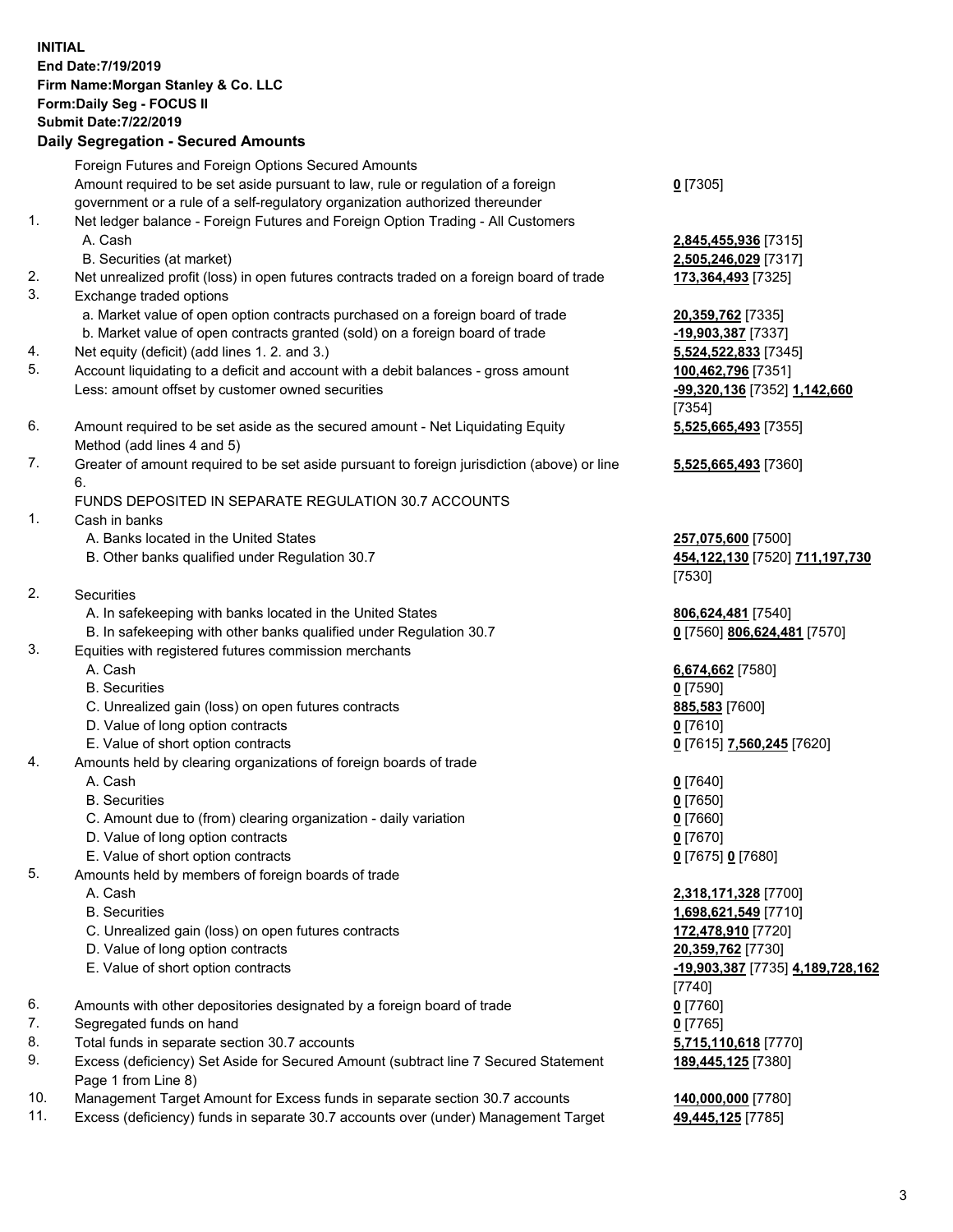**INITIAL End Date:7/19/2019 Firm Name:Morgan Stanley & Co. LLC Form:Daily Seg - FOCUS II Submit Date:7/22/2019 Daily Segregation - Segregation Statement** SEGREGATION REQUIREMENTS(Section 4d(2) of the CEAct) 1. Net ledger balance A. Cash **7,426,785,005** [7010] B. Securities (at market) **6,044,646,884** [7020] 2. Net unrealized profit (loss) in open futures contracts traded on a contract market **3,032,724,666** [7030] 3. Exchange traded options A. Add market value of open option contracts purchased on a contract market **701,658,539** [7032] B. Deduct market value of open option contracts granted (sold) on a contract market **-623,408,758** [7033] 4. Net equity (deficit) (add lines 1, 2 and 3) **16,582,406,336** [7040] 5. Accounts liquidating to a deficit and accounts with debit balances - gross amount **261,119,474** [7045] Less: amount offset by customer securities **-260,610,144** [7047] **509,330** [7050] 6. Amount required to be segregated (add lines 4 and 5) **16,582,915,666** [7060] FUNDS IN SEGREGATED ACCOUNTS 7. Deposited in segregated funds bank accounts A. Cash **4,477,752,189** [7070] B. Securities representing investments of customers' funds (at market) **0** [7080] C. Securities held for particular customers or option customers in lieu of cash (at market) **618,589,591** [7090] 8. Margins on deposit with derivatives clearing organizations of contract markets A. Cash **6,556,154,935** [7100] B. Securities representing investments of customers' funds (at market) **0** [7110] C. Securities held for particular customers or option customers in lieu of cash (at market) **5,426,057,293** [7120] 9. Net settlement from (to) derivatives clearing organizations of contract markets **-307,200,922** [7130] 10. Exchange traded options A. Value of open long option contracts **701,658,539** [7132] B. Value of open short option contracts **-614,096,699** [7133] 11. Net equities with other FCMs A. Net liquidating equity **8,605,512** [7140] B. Securities representing investments of customers' funds (at market) **0** [7160] C. Securities held for particular customers or option customers in lieu of cash (at market) **0** [7170] 12. Segregated funds on hand **0** [7150] 13. Total amount in segregation (add lines 7 through 12) **16,867,520,438** [7180] 14. Excess (deficiency) funds in segregation (subtract line 6 from line 13) **284,604,772** [7190] 15. Management Target Amount for Excess funds in segregation **235,000,000** [7194]

16. Excess (deficiency) funds in segregation over (under) Management Target Amount Excess

**49,604,772** [7198]